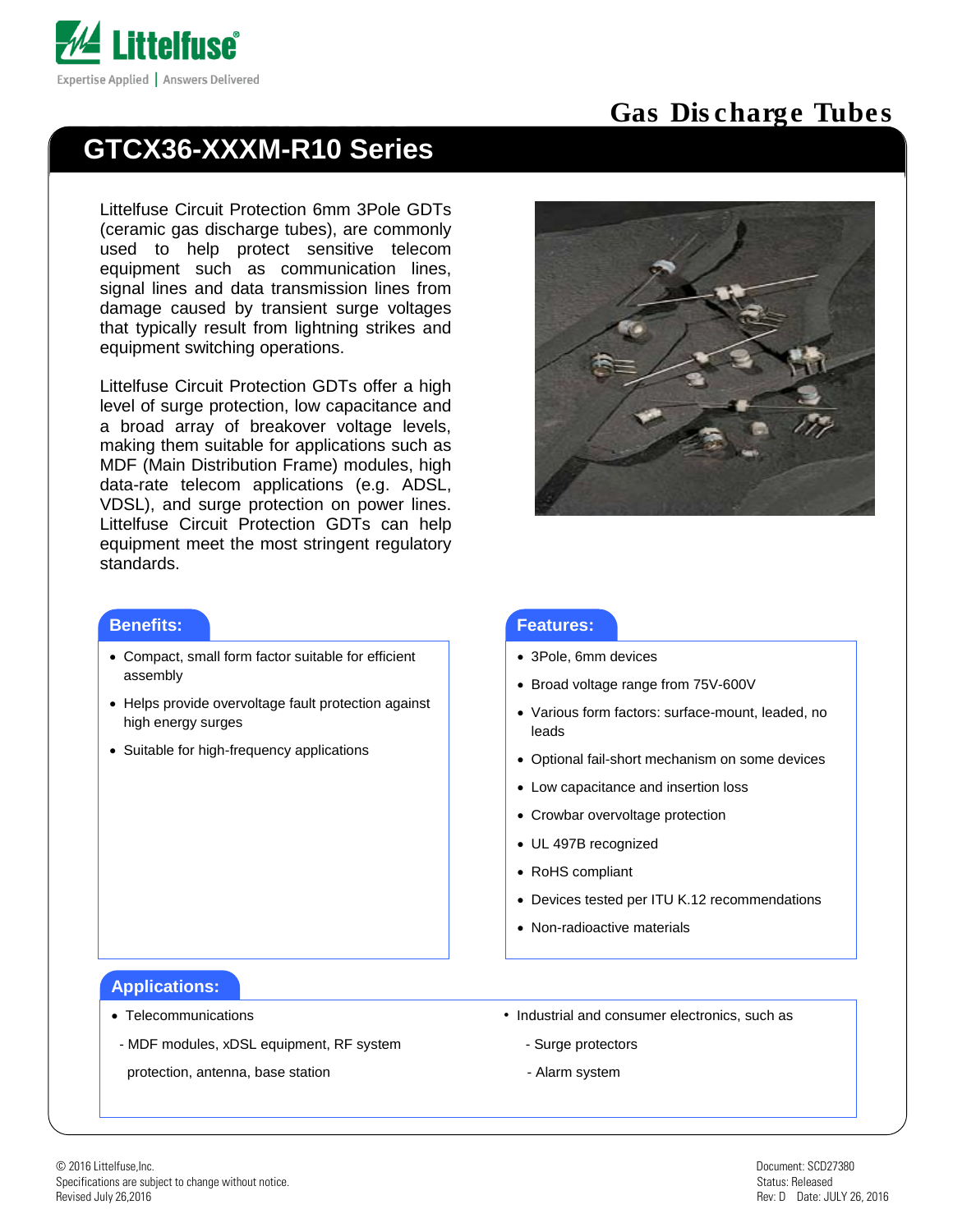

# **GTCX36-XXXM-R10 Series**

#### **Device Voltage Ratings and Part Marking**

| <b>Part Number</b> | <b>DC Sparkover</b>              | <b>Impulse</b><br>Sparkover |               | <b>DC Holdover</b><br>Voltage   | <b>On-State Voltage</b>  |
|--------------------|----------------------------------|-----------------------------|---------------|---------------------------------|--------------------------|
|                    | @100V/s<br>±20% Tolerance<br>(V) | @100 Vus (V)                | @1000 Vµs (V) | Per ITU K.12<br>(<150ms)<br>(V) | Nominal<br>(Q 1A)<br>(V) |
| GTCX36-750M-R10    | 75                               | 450                         | 550           | < 52                            | 20                       |
| GTCX36-900M-R10    | 90                               | 450                         | 550           | < 52                            | 20                       |
| GTCX36-141M-R10    | 140                              | 500                         | 600           | < 80                            | 20                       |
| GTCX36-151M-R10    | 150                              | 500                         | 600           | < 80                            | 20                       |
| GTCX36-201M-R10    | 200                              | 600                         | 700           | < 135                           | 20                       |
| GTCX36-231M-R10    | 230                              | 600                         | 700           | < 135                           | 20                       |
| GTCX36-251M-R10    | 250                              | 600                         | 700           | < 135                           | 20                       |
| GTCX36-261M-R10    | 260                              | 700                         | 800           | < 135                           | 20                       |
| GTCX36-301M-R10    | 300                              | 800                         | 900           | < 150                           | 20                       |
| GTCX36-351M-R10    | 350                              | 900                         | 1000          | < 150                           | 20                       |
| GTCX36-401M-R10    | 400                              | 900                         | 1000          | < 150                           | 20                       |
| GTCX36-421M-R10    | 420                              | 900                         | 1000          | < 150                           | 20                       |
| GTCX36-471M-R10    | 470                              | 1050                        | 1150          | < 150                           | 20                       |
| GTCX36-501M-R10    | 500                              | 1100                        | 1200          | < 150                           | 20                       |
| GTCX36-551M-R10    | 550                              | 1300                        | 1400          | < 150                           | 20                       |
| GTCX36-601M-R10    | 600                              | 1300                        | 1400          | < 150                           | 20                       |

#### **Device Surge Rating, Capacitance, Insulation Resistance, UL**

| <b>Part Number</b> | <b>Impulse</b><br><b>Discharge</b><br><b>Current</b> | <b>Impulse</b><br>Life | AC.<br><b>Discharge</b><br><b>Current</b><br>(1sec duration;<br>10 hits) | Capacitance | <b>Insulation</b><br>Resistance | UL<br>Rating              |
|--------------------|------------------------------------------------------|------------------------|--------------------------------------------------------------------------|-------------|---------------------------------|---------------------------|
|                    | $8x20\mu s$<br>10 hits                               | 10x1000us<br>300 hits  | @50 Hz                                                                   | @1Mhz       | @100V*                          | <b>UL497B</b><br>#E179610 |
| GTCX36-XXXM-R10    | 10kA                                                 | 200A                   | 10Arms                                                                   | $<$ 1pF     | 10,000 (MΩ)                     | All Devices               |

Devices >= 500V measured @ 250V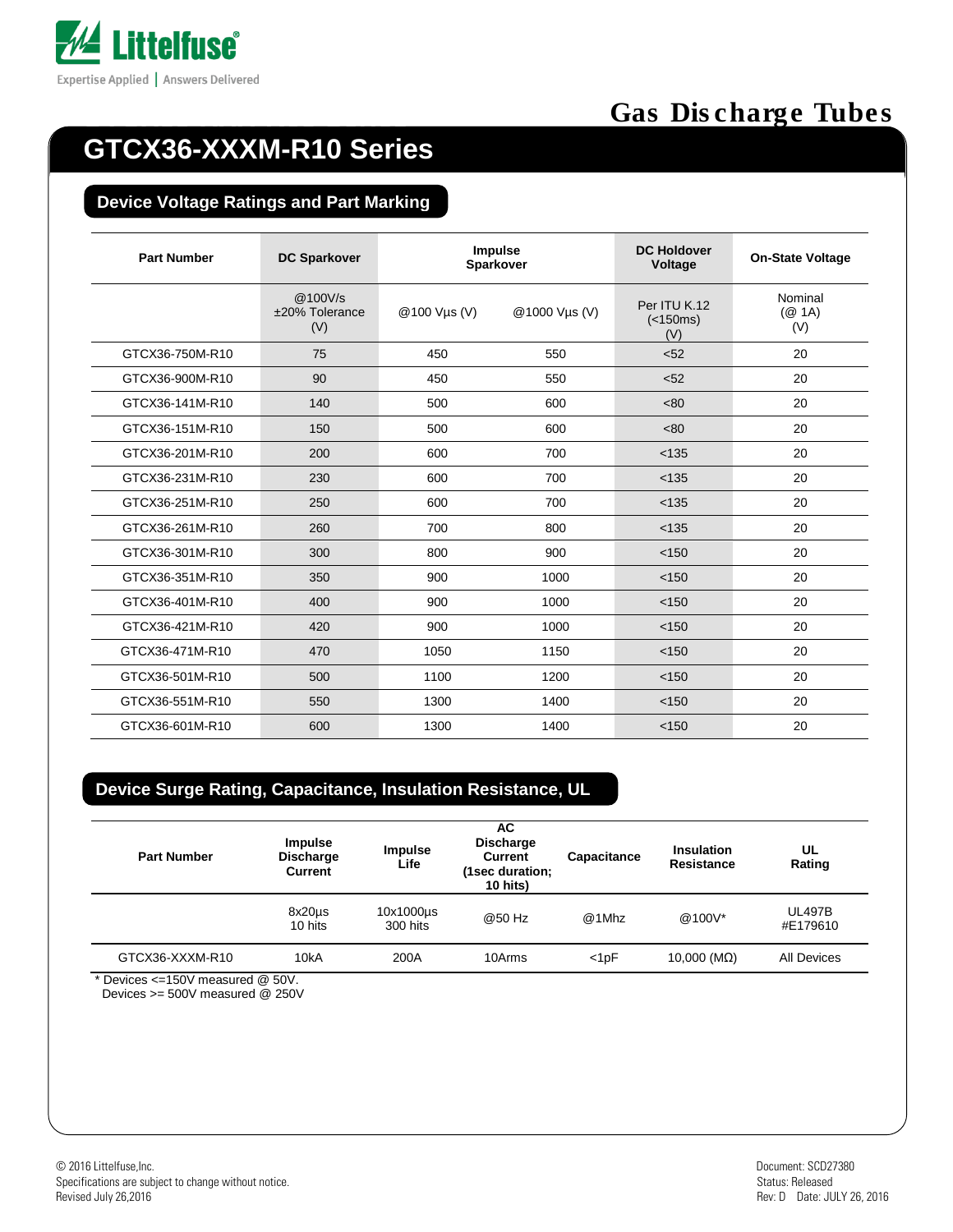

# **GTCX36-XXXM-R10 Series**

#### **Product Dimensions DIMENSIONS = MILLIMETERS [INCHES]**

**Axial Leaded with- FT (GTCA36-XXXM-R10-FT) Axial Leaded (GTCA36-XXXM-R10)**





**Radial Leaded with- FT (GTCR36-XXXM-R10-FT) Radial Leaded (GTCR36-XXXM-R10)**



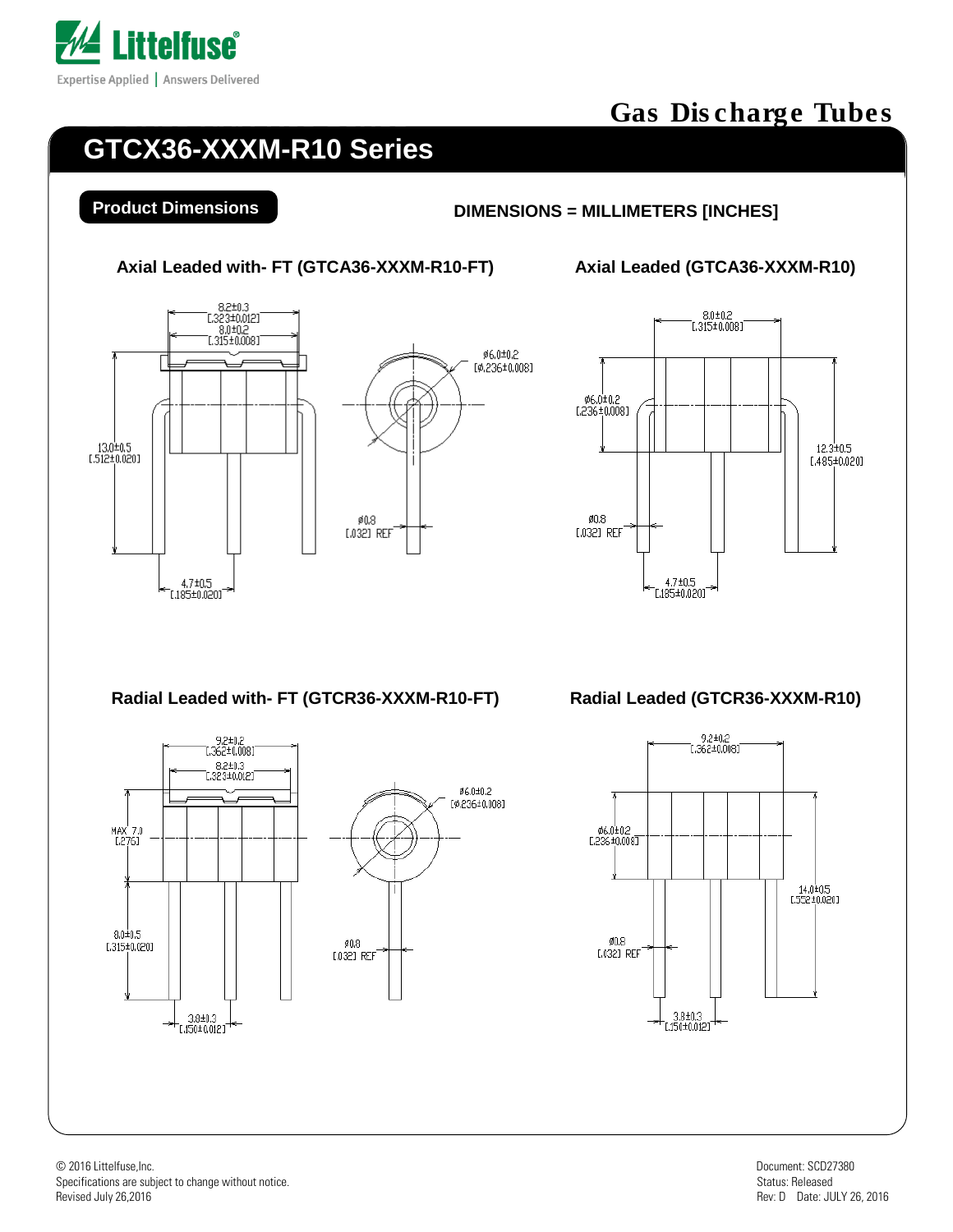

# **GTCX36-XXXM-R10 Series**

#### **No Leads with- FT (GTCN36-XXXM-R10-FT) No Leads (GTCN36-XXXM-R10)**





#### **Surface-mount (GTCS36-XXXM-R10)**



#### **Pad Layout – Surface-mount Devices (GTCS36-XXXM-R10)**

|      |            | V1         | V2         | 71         | 72         |
|------|------------|------------|------------|------------|------------|
|      | <b>NOM</b> | <b>NOM</b> | <b>NOM</b> | <b>NOM</b> | <b>NOM</b> |
| mm:  | 7.0        | 3.6        | 3.6        | 2.5        | 2.0        |
| in*: | (0.276)    | (0.142)    | (0.142)    | (0.098)    | (0.079)    |
|      |            |            |            |            |            |

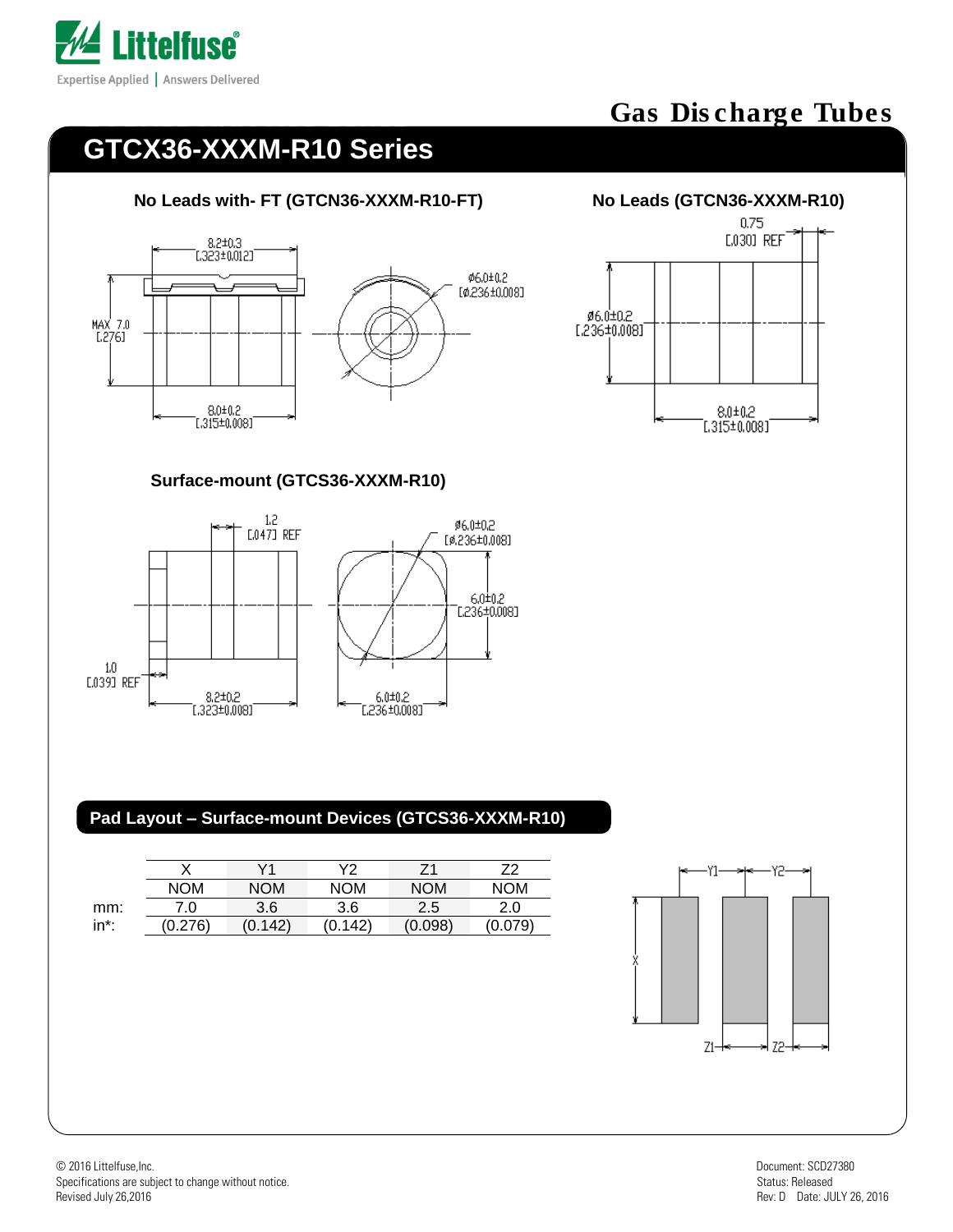

# **GTCX36-XXXM-R10 Series**

#### **General Characteristics**

No Radioactive Material Storage Temperature: -40ºC to +90ºC Operating Temperature: -40ºC to +90ºC Body: Nickel Plated

Leads: Surface-mount, Radial and Axial Devices: Tin Plated Devices with no leads: Nickel Plated *Soldering Notes: Devices with no leads: non-solderable; suitable for insertion into a magazine clip*

#### **Materials Information**

RoHS Compliant ELV Compliant



#### **Packaging Information**

| <b>Part Description</b>                |                                 | Tray / Reel   | <b>Standard Package</b> |  |
|----------------------------------------|---------------------------------|---------------|-------------------------|--|
| No Leaded:                             | GTCN36-XXXM-R10                 | 100pcs (Tray) | 2,500pcs                |  |
| With Leads:                            | GTCA36-XXXM-R10/GTCR36-XXXM-R10 | 100pcs (Tray) | 1,000pcs                |  |
|                                        | Surface-mount: GTCS36-XXXM-R10  | 100pcs (Tray) | 2,500pcs                |  |
| Surface-mount (T&R): GTCS36-XXXM-R10-2 |                                 | 750pcs        | 4,500pcs                |  |

#### **Part Numbering System**

#### **Example Part Number: GTCX36-351M-R10-FT**

- $GT = Gas$  Tube
- C = Ceramic
- X = Lead Configuration: **N**= No leads; **A**= Axial Leads; **S**= Surface-mount; **R**= Radial Leads
- $3 = 3$  Electrode device
- 6 = 6mm Diameter
- 351 = DC Spark Over Voltage of 350V (at 100V/s)
- M = Tolerance of 20% on DC Spark Over Voltage
- R = Product Family Designator
- 10 = Surge rating: 8x20µs 10kA 10 times
- FT = With Fail-Short mechanism